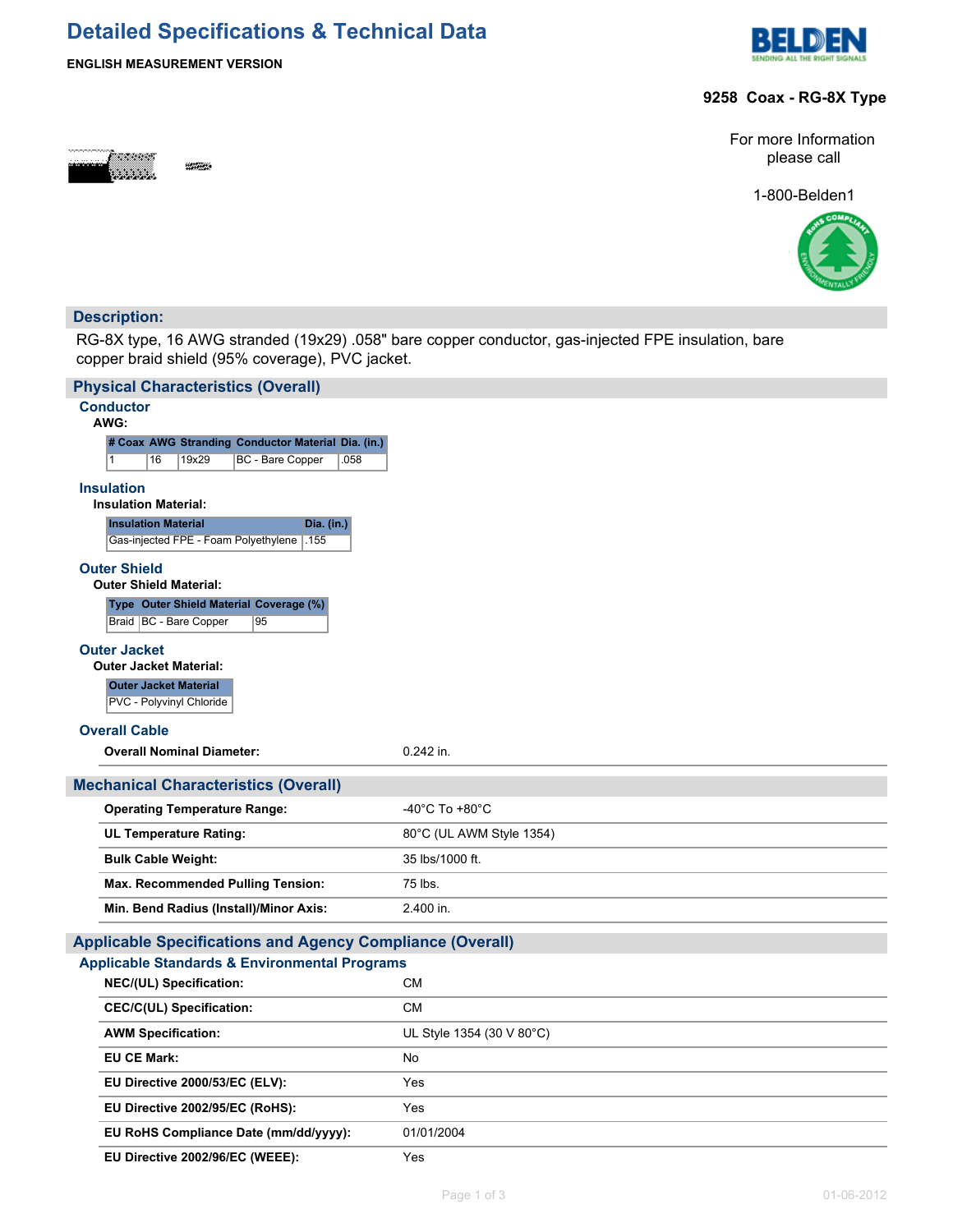## **Detailed Specifications & Technical Data**

**ENGLISH MEASUREMENT VERSION**



### **9258 Coax - RG-8X Type**

| EU Directive 2003/11/EC (BFR):    | Yes               |
|-----------------------------------|-------------------|
| CA Prop 65 (CJ for Wire & Cable): | Yes               |
| MII Order #39 (China RoHS):       | Yes               |
| <b>RG Type:</b>                   | 8/X               |
| <b>Flame Test</b>                 |                   |
| <b>UL Flame Test:</b>             | UL1685 UL Loading |
| <b>Suitability</b>                |                   |
| Suitability - Indoor:             | Yes               |
| Suitability - Outdoor:            | Yes               |
| <b>Suitability - Aerial:</b>      | Yes               |
| <b>Plenum/Non-Plenum</b>          |                   |
| Plenum (Y/N):                     | No                |

#### **Electrical Characteristics (Overall)**

**Nom. Characteristic Impedance:**

**Impedance (Ohm)**

50

**Nom. Inductance:**

**Inductance (µH/ft)** .065

**Nom. Capacitance Conductor to Shield:**

**Capacitance (pF/ft)**

24.8

**Nominal Velocity of Propagation:**



**Nominal Delay:**

**Delay (ns/ft)**  $\overline{1.2}$ 

**Nom. Conductor DC Resistance:**

**DCR @ 20°C (Ohm/1000 ft)**

 $\overline{4.3}$ 

**Nominal Outer Shield DC Resistance:**

|     | DCR @ 20°C (Ohm/1000 ft) |
|-----|--------------------------|
| 3.3 |                          |

### **Nom. Attenuation:**

| Freq. (MHz) Attenuation (dB/100 ft.) |  |
|--------------------------------------|--|
|--------------------------------------|--|

| 1    | .3   |
|------|------|
| 10   | .9   |
| 50   | 2.1  |
| 100  | 3.1  |
| 200  | 4.5  |
| 400  | 6.6  |
| 700  | 9.1  |
| 900  | 10.7 |
| 1000 | 11.2 |
|      |      |

#### **Max. Power Rating:**

| Freq. (MHz) Rating (W) |      |
|------------------------|------|
| 10                     | 1000 |
| 50                     | 370  |
| 100                    | 250  |